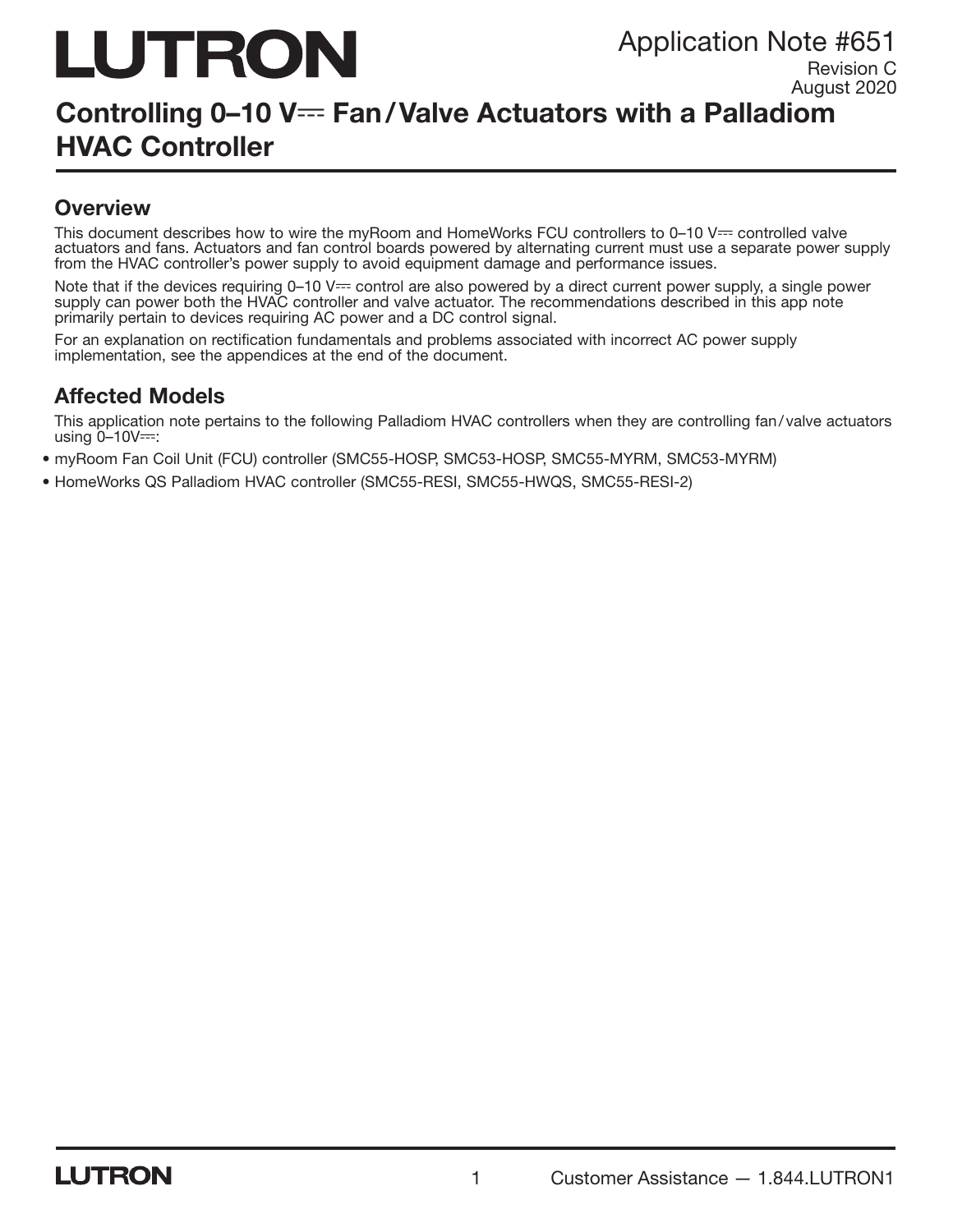#### **Recommendations**

Actuators powered by alternating current must use a separate power supply from the Palladiom HVAC controller power supply. This will prevent any possibility of equipment damage and will ensure that a working system is provided to the customer. Always ensure that the transformers are sized properly to power the connected VA load.

Connecting multiple actuators to the same 0-10 V== signal is allowed, as long as the minimum load resistance and maximum current is followed. Actuators used in conjunction with the Palladiom HVAC controller must have a minimum 360  $\Omega$  internal resistance. For actuators without internal burden resistance, an external resistor is required. Also, the maximum current that can be sourced by each 0–10 V<sup>---</sup> output of the Palladiom HVAC controller is 28 mA.

#### Recommended Wiring Diagrams

The diagrams in this section outline how to wire various FCU applications with  $0-10$  V $=$  controlled valve actuators and/or fans. Refer to the table below for the correct diagram to observe. The DC power supply in the diagrams can be a Lutron power supply, such as the MQSPS-DH-1-30. Note that the FCU controller requires 5 PDUs, or 4 W/6 VA. For each 33 mA of current required by the valve actuators, that translates to 1 PDU required of the power supply.

| <b>System Configuration</b>                         | Valve/Element<br>Control | Fan Control | <b>Basic Configuration</b><br>Number <sup>1</sup> | <b>Power Configuration</b>                                                               | <b>Wiring Diagram</b> |
|-----------------------------------------------------|--------------------------|-------------|---------------------------------------------------|------------------------------------------------------------------------------------------|-----------------------|
| 4-Pipe FCU or 2-pipe Cooling<br>with Resistive Heat | 24 $V \sim$ Relav        | $0 - 10$ V= | Configuration #2                                  | Valves: AC Transformer or DC Power Supply<br>Fan: AC Transformer                         | Diagram #1            |
|                                                     | $0 - 10$ V=              | 24 V~ Relav | Configuration #3                                  | Valves: AC Transformer or DC Power Supply<br>Fan: AC Transformer                         | Diagram #2            |
|                                                     |                          |             |                                                   | Cold Valve: AC Transformer or DC<br>Power Supply<br>Fan and Heat Element: AC Transformer | Diagram #3            |
|                                                     |                          | $0 - 10$ V= | Configuration #4                                  | Valves: AC Transformer<br>Fan: AC Transformer                                            | Diagram #4            |
|                                                     |                          |             |                                                   | Valves: DC Power Supply<br>Fan: AC Transformer                                           | Diagram #5            |
| 2-Pipe FCU                                          | 24 V~ Relav              | $0 - 10$ V= | Configuration #8, #9, #10                         | Valve: AC Transformer or DC Power Supply<br>Fan: AC Transformer                          | Diagram #6            |
|                                                     | $0 - 10$ V=              | 24 V~ Relav | Configuration #11, #12, #13                       | Valves: AC Transformer<br>Fan: AC Transformer                                            | Diagram #7            |
|                                                     |                          |             |                                                   | Valves: DC Power Supply<br>Fan: AC Transformer                                           | Diagram #8            |
|                                                     |                          | $0 - 10$ V= | Configuration #14, #15, #16                       | Valves: AC Transformer<br>Fan: AC Transformer                                            | Diagram #9            |
|                                                     |                          |             |                                                   | Valves: DC Power Supply<br>Fan: AC Transformer                                           | Diagram #10           |

1 "Basic Configuration Number" refers to the configurations listed in the myRoom Fan Coil Unit Controller Spec Submittal, part number 3691082.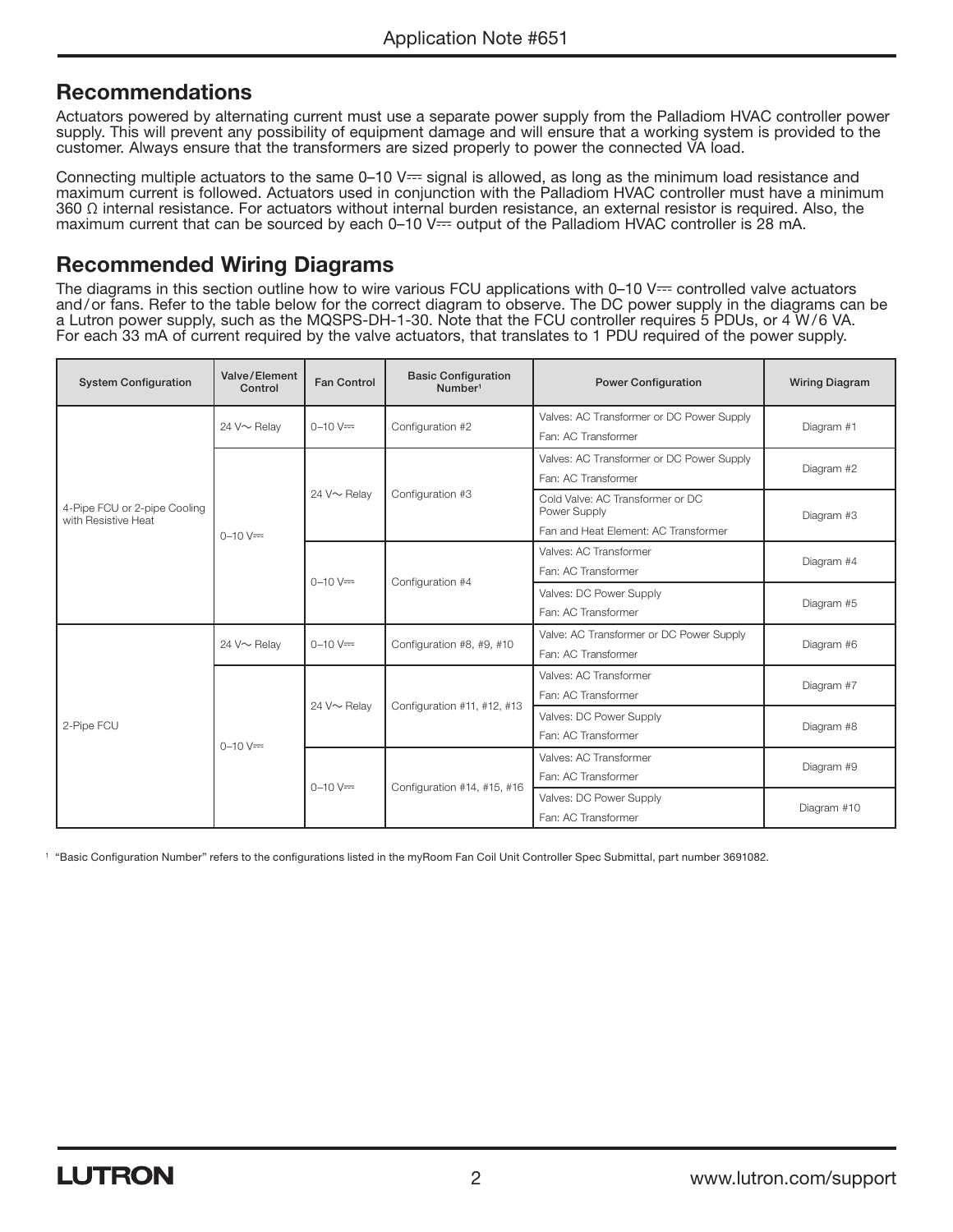#### Diagram 1 – Basic Configuration #2: 4-pipe FCU, 24V Relay-Controlled Valves, 0-10 V- Controlled Fan

Two AC Transformers Application or One AC Transformer and One DC Power Supply Application

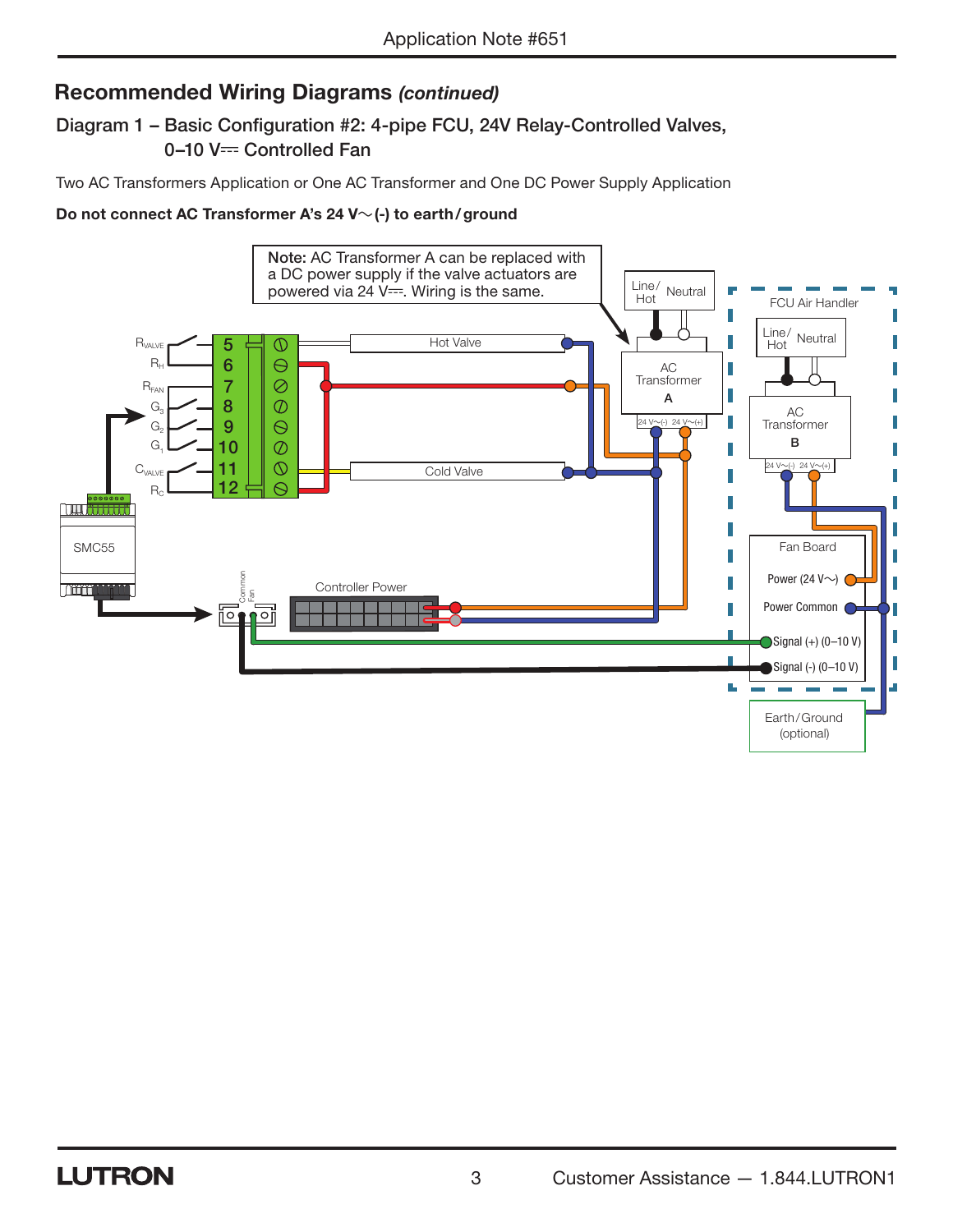#### Diagram 2 – Basic Configuration #3: 4-pipe FCU,  $0-10$  V= Controlled Valves, 24 V $\sim$  Relay-Controlled Fan

Two AC Transformers or One AC Transformer and One DC Power Supply Application

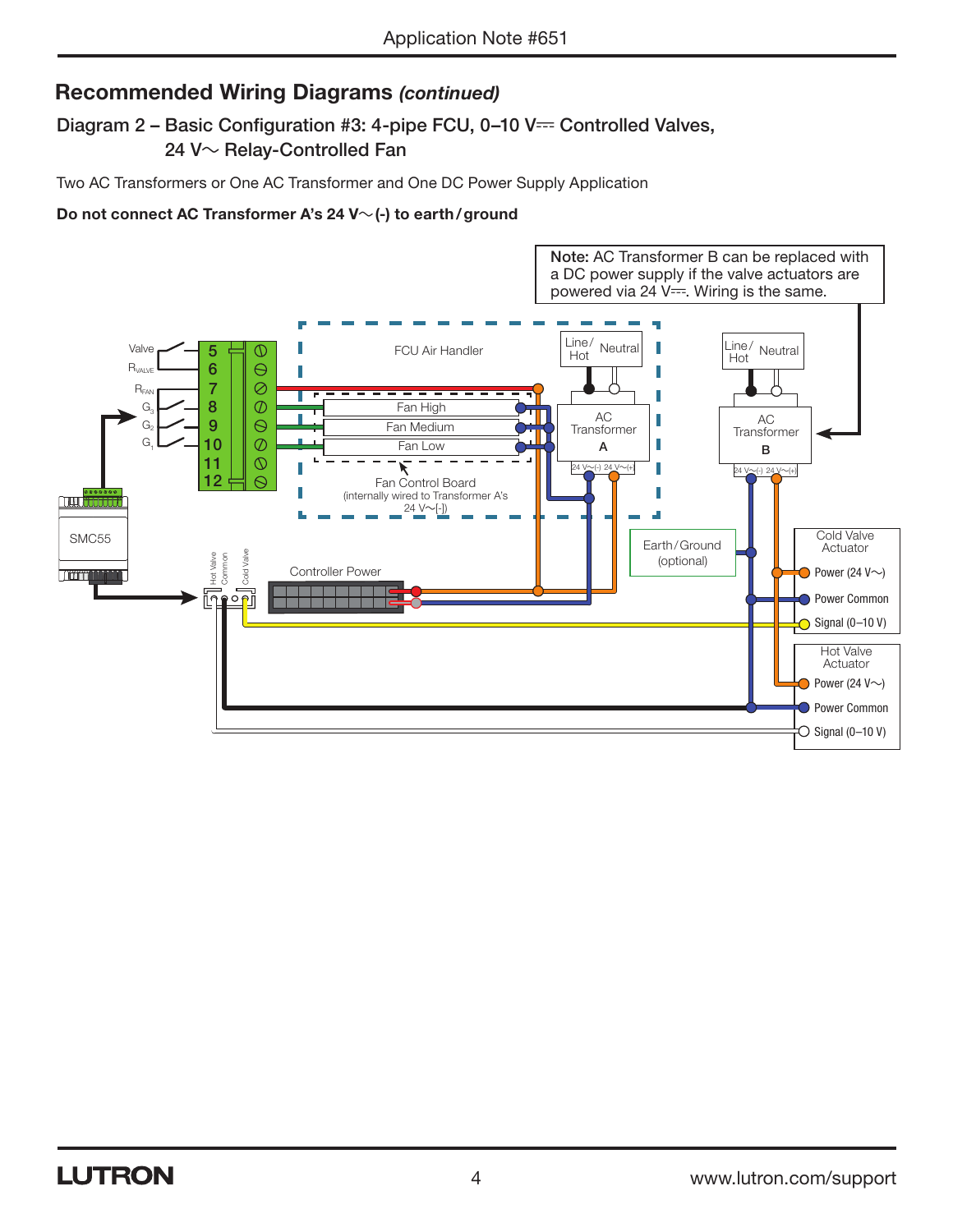Diagram 3 – Basic Configuration #3: 4-pipe FCU,  $0-10$  V $=$  Controlled Cooling Valve, 24 V $\sim$  Relay-Controlled Resistive Heat, 24 V $\sim$  Relay-Controlled Fan

Two AC Transformers or One AC Transformer and One DC Power Supply Application

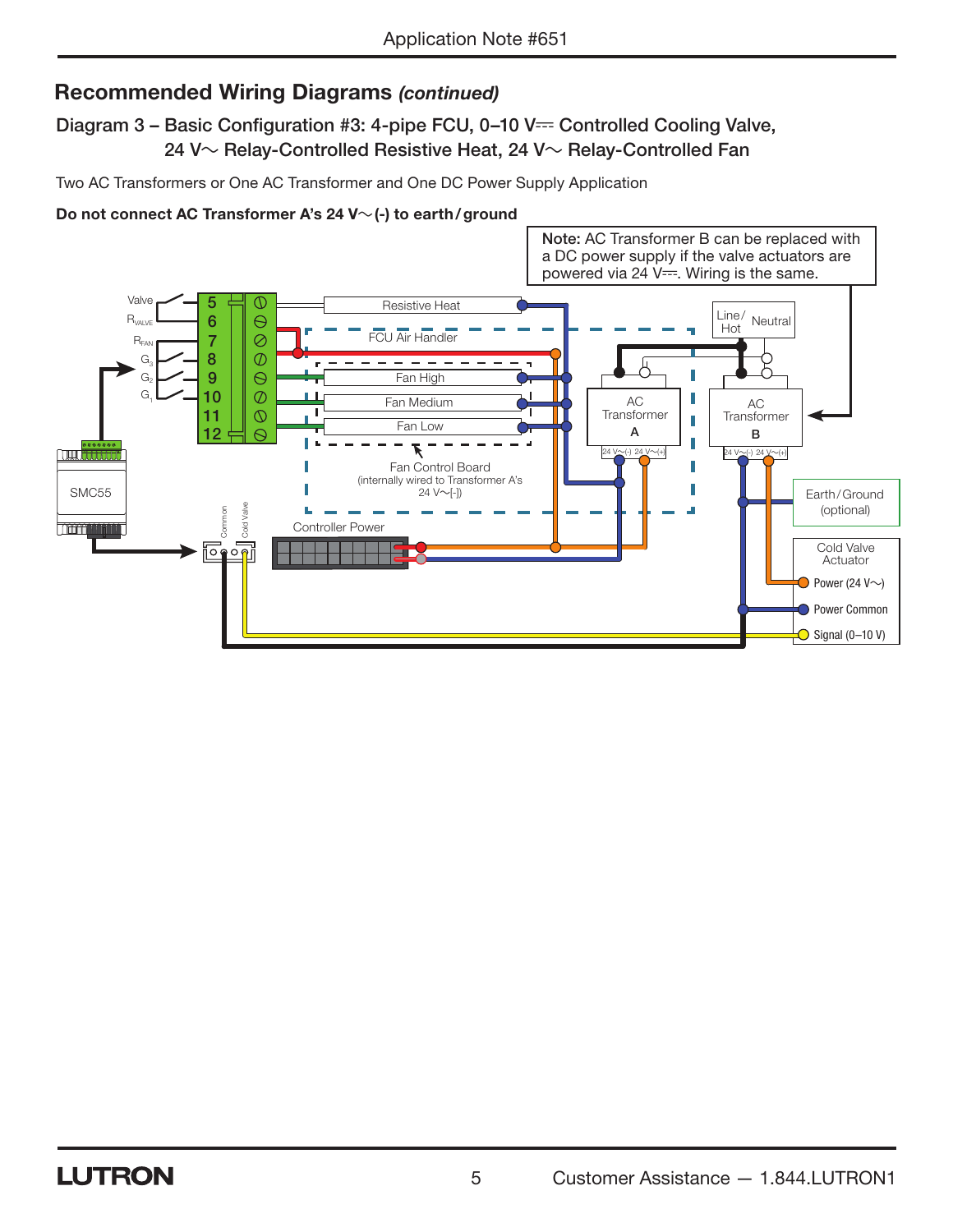Diagram 4 - Basic Configuration #4: 4-pipe FCU, 0-10 V== Controlled Valves, 0-10 V- Controlled Fan

Two AC Transformers Application

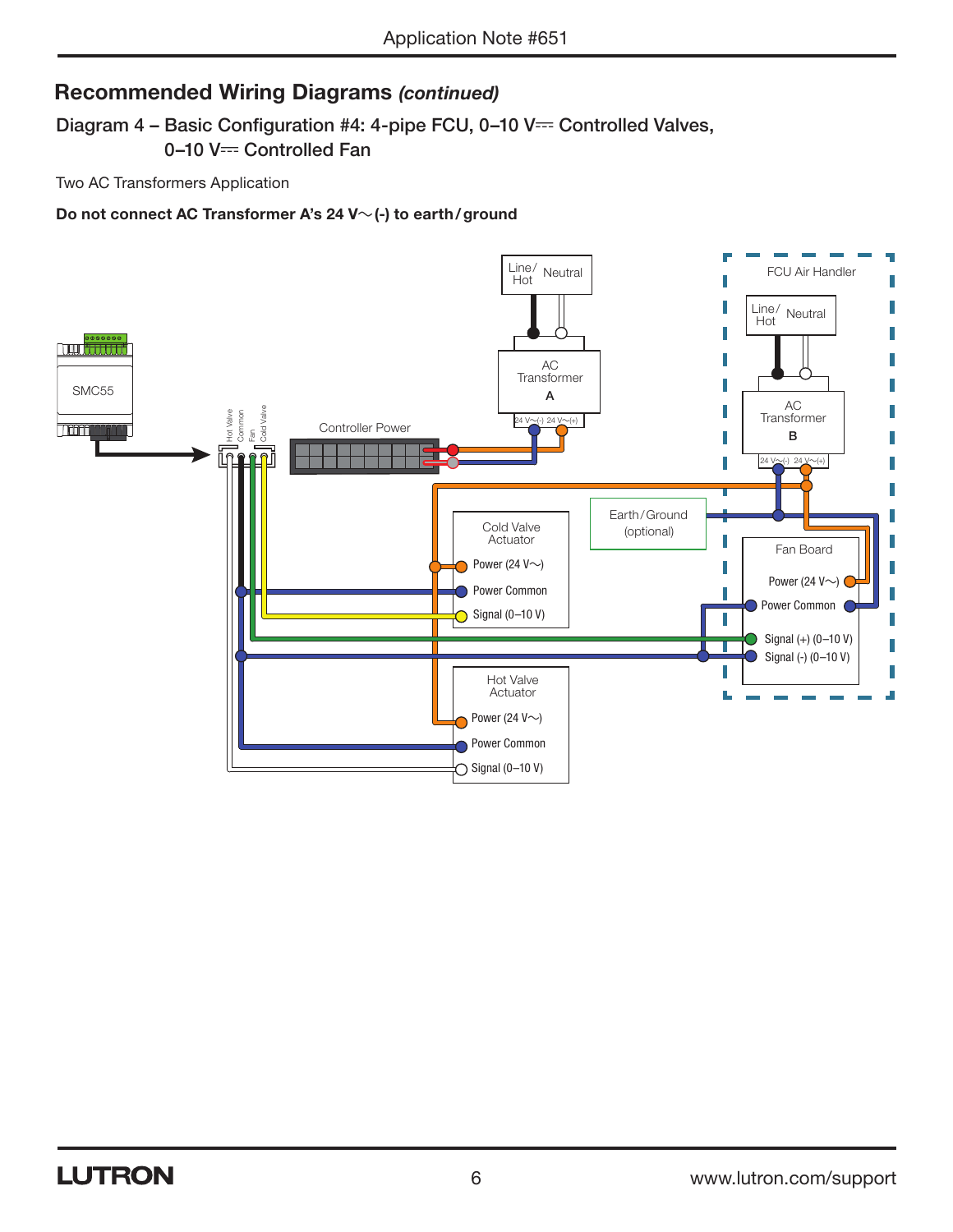Diagram 5 - Basic Configuration #4: 4-pipe FCU,  $0-10$  V== Controlled Valves, 0-10 V- Controlled Fan

One AC Transformer and One DC Power Supply Application

#### Do not connect DC power supply's COM to earth/ground

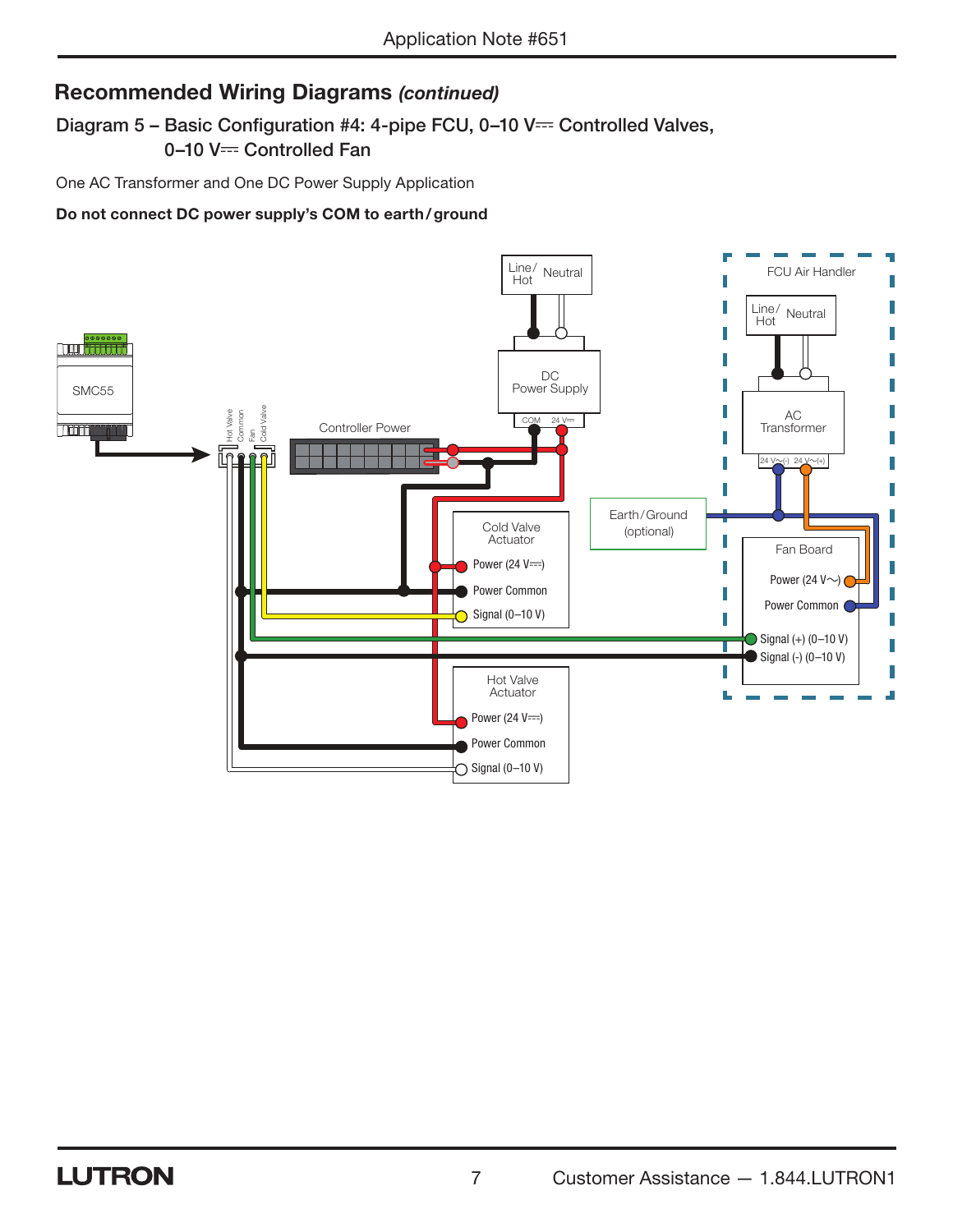Diagram 6 – Basic Configuration #8, #9, and #10: 2-pipe FCU, 24 V $\sim$  Relay-Controlled Valve, 0-10 V- Controlled Fan

Two AC Transformers or One AC Transformer and One DC Power Supply Application

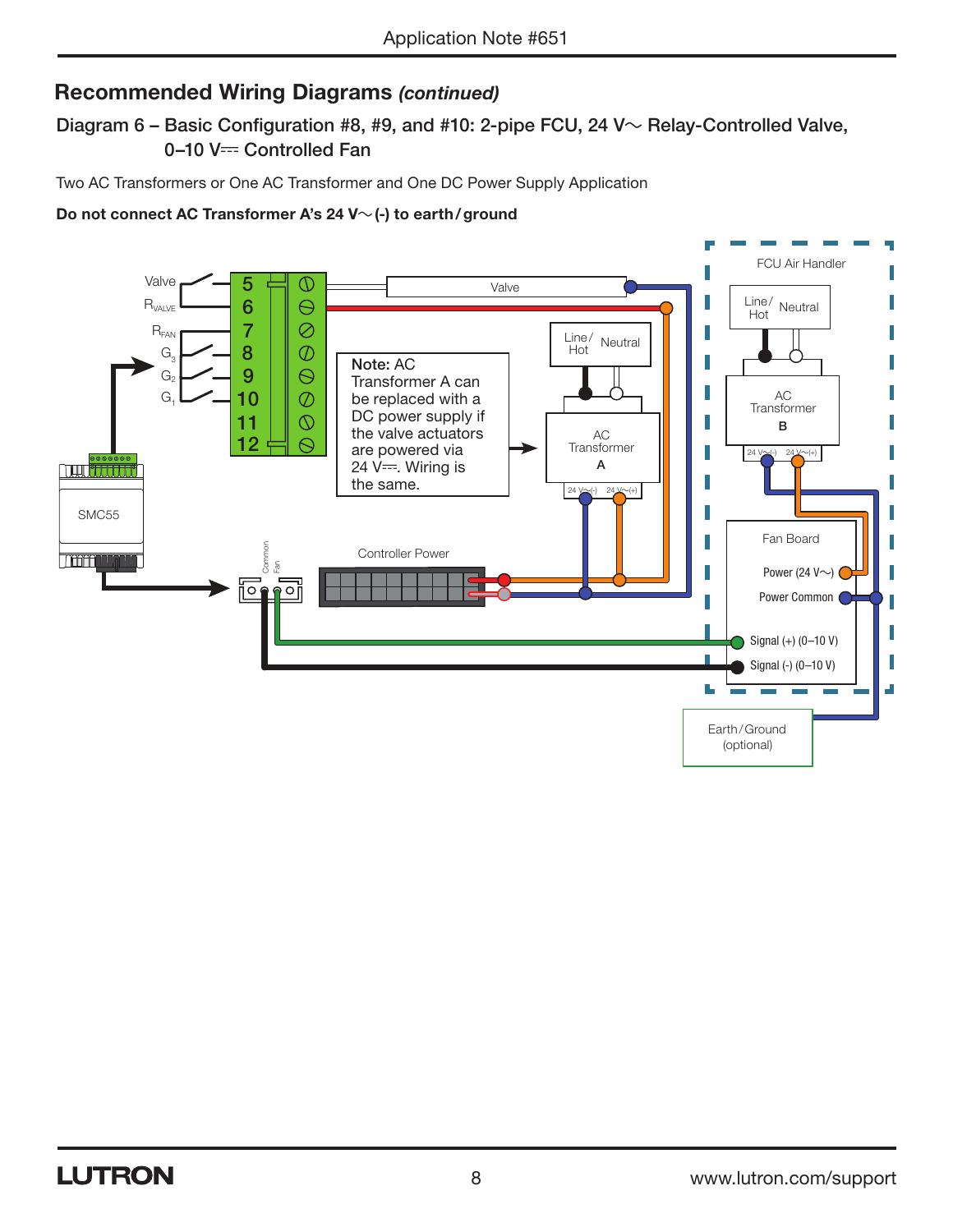Diagram 7 - Basic Configuration #11, #12, and #13: 2-pipe FCU, 0-10 V== Controlled Valve, 24 V~ Relay-Controlled Fan

Two AC Transformers Application

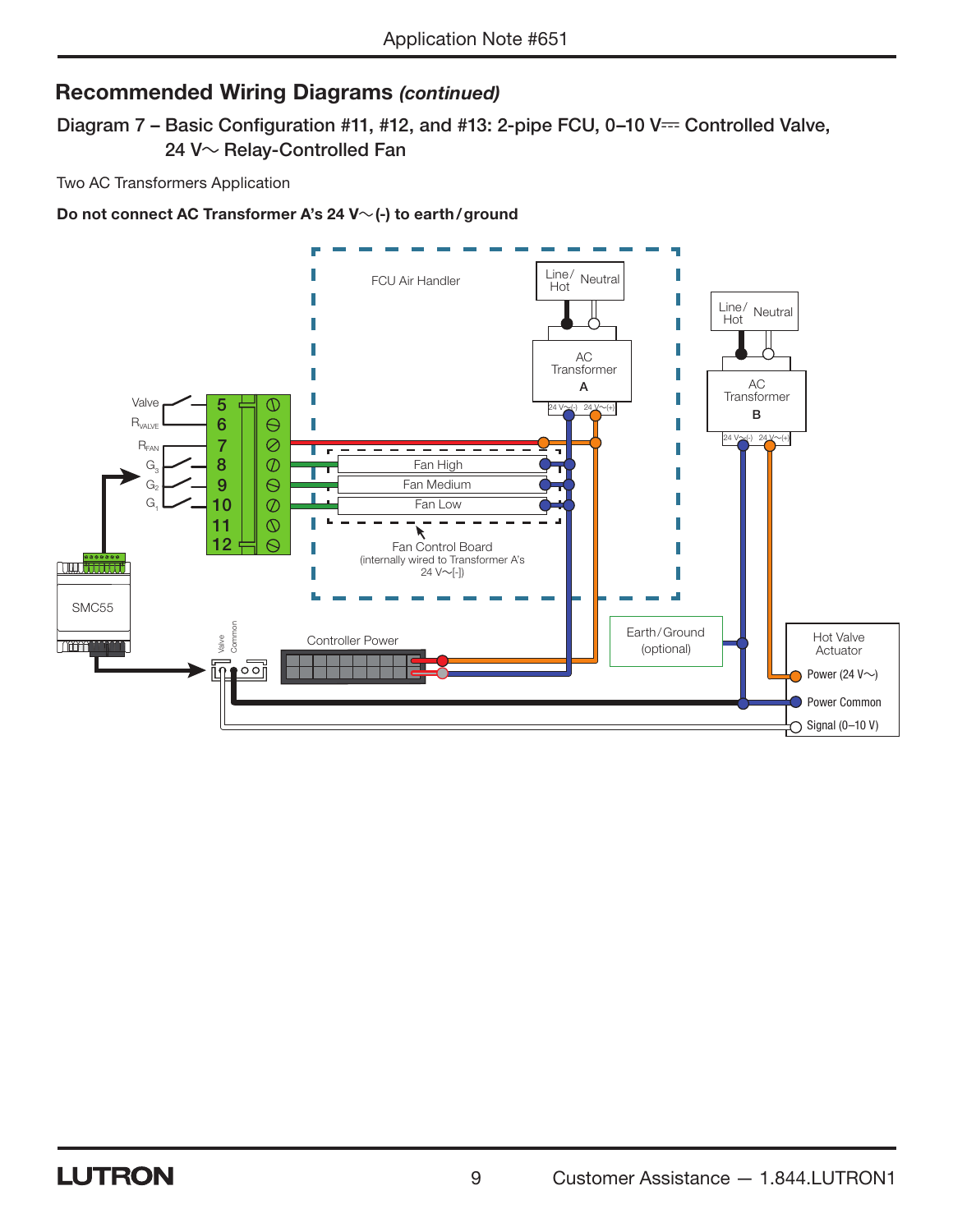Diagram 8 – Basic Configuration #11, #12, and #13: 2-pipe FCU, 0-10 V== Controlled Valve, 24 V $\sim$  Relay-Controlled Fan

One AC Transformer and One DC Power Supply Application

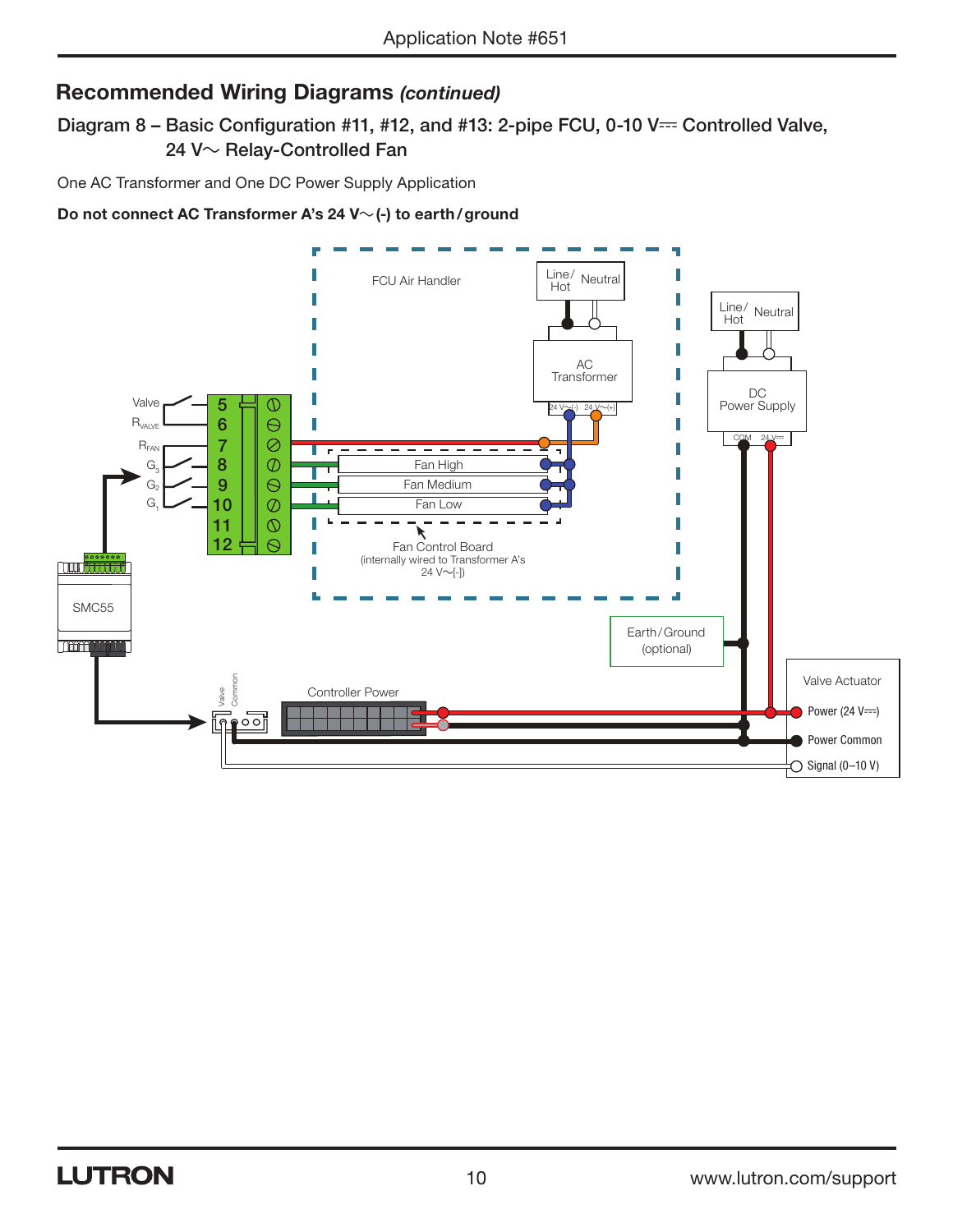Diagram 9 – Basic Configuration #14, #15, and #16: 2-pipe FCU, 0-10 V== Controlled Valve, 0-10 V== Controlled Fan

Two AC Transformers Application

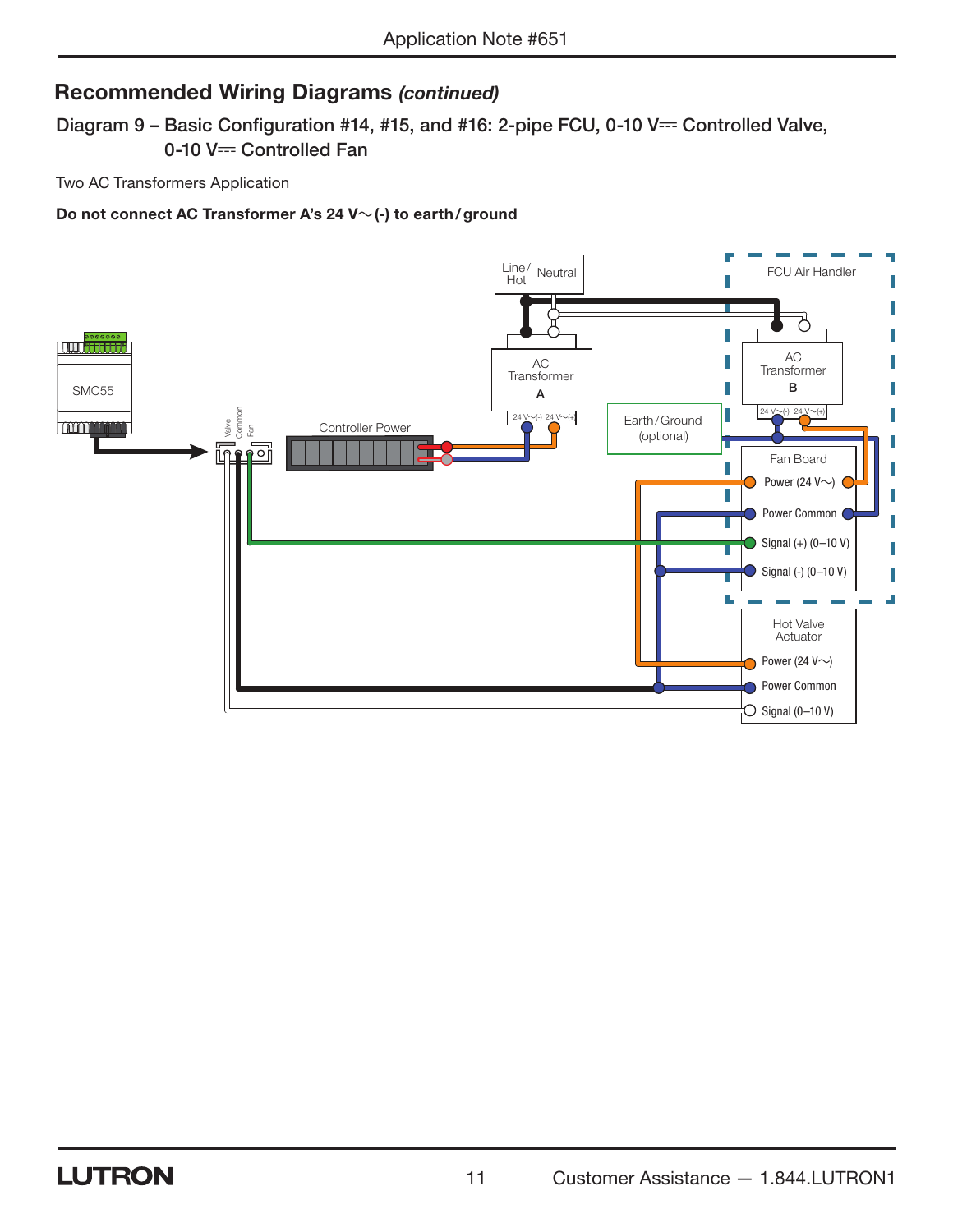Diagram 10 - Basic Configuration #14, #15, and #16: 2-pipe FCU, 0-10 V== Controlled Valve, 0-10 V- Controlled Fan

One AC Transformer and One DC Power Supply Application

#### Do not connect DC power supply's COM to earth/ground

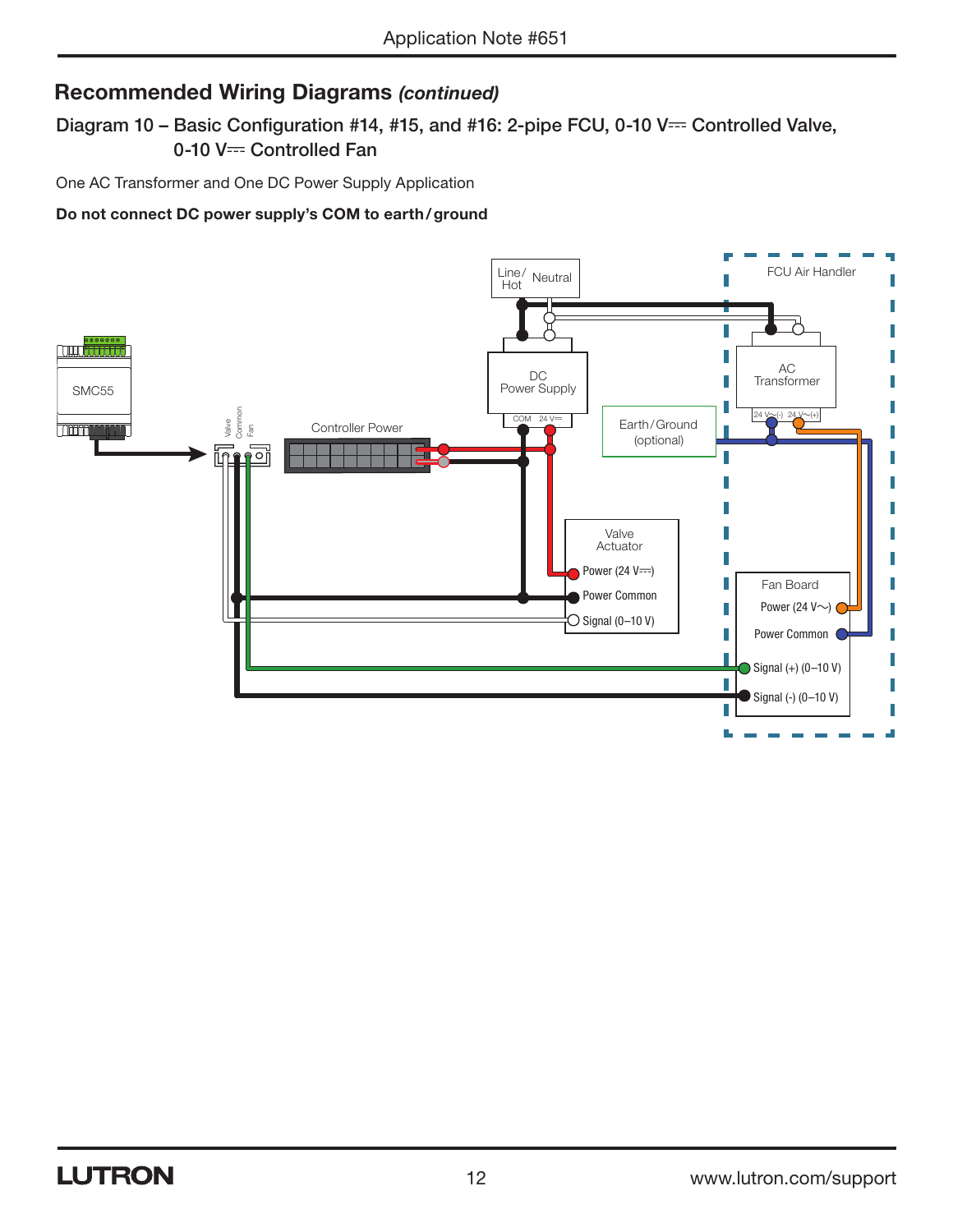#### Appendix A: Rectification Fundamentals

There are two typical means of implementing AC to DC conversion: Half-Wave Rectification and Full-Wave Rectification. Even though actuators and fan control boards can accept AC power, the components within them require DC control signals. This means that each of these products must implement front-end rectification to produce a DC waveform from an AC input. When these two rectification methods are wired together along with analog 0–10 V== control wires that are not isolated from the incoming power connections, this can cause possible equipment damage when both the HVAC controller and actuator are powered from the same AC transformer. Isolation in this context refers to the input side being electrically disconnected from the output. This is typically accomplished by means of an internal transformer housed within the HVAC controller or actuator.

#### Half-Wave Rectification

Half-wave rectifiers use a single diode to block the flow of current in the negative half-cycle and a filtering capacitor to limit the ripple voltage to an acceptable level. Figure 1 is an example schematic of a half-wave rectified input circuit, filtering capacitor C1, and additional circuitry based on the design of the product.



**Figure 1** - Basic half-wave rectifier

In the half-wave rectified power supply, the input of the AC transformer  $(-V \sim)$  and output common (Signal\_COM) that would be used on a  $0-10$  V $=$  signal are directly connected.

Half-wave rectified products can be identified in the field either by having only a single terminal for power and signal common (−) or close to zero resistance between one of the input power terminals and signal common.

#### Full-Wave Rectification

Full-wave rectifiers use 4 diodes in a specific configuration to direct the flow of current in the same direction in both the positive and negative half-cycles. Along with a filtering capacitor to limit the ripple voltage to an acceptable level, this allows a DC supply with higher power output, greater efficiency, and less ripple voltage to be used. Figure 2 is an example schematic of a full-wave rectified input circuit, filtering capacitor C1, and additional circuitry based on the requirements of the product.



Figure 2 - Basic full-wave rectifier

In the full-wave rectified power supply, the input of the AC transformer  $(+V\sim)$  and output common (Signal\_COM) are separated by diode D5.

Full-wave rectified products can be identified in the field by placing a digital multimeter into diode-check mode and testing from the signal common to the power input (−). A single diode drop of 0.6–0.7 V separating the two connections would confirm that the product is full-wave rectified.

Note: The Palladiom HVAC controller is a full-wave rectified device.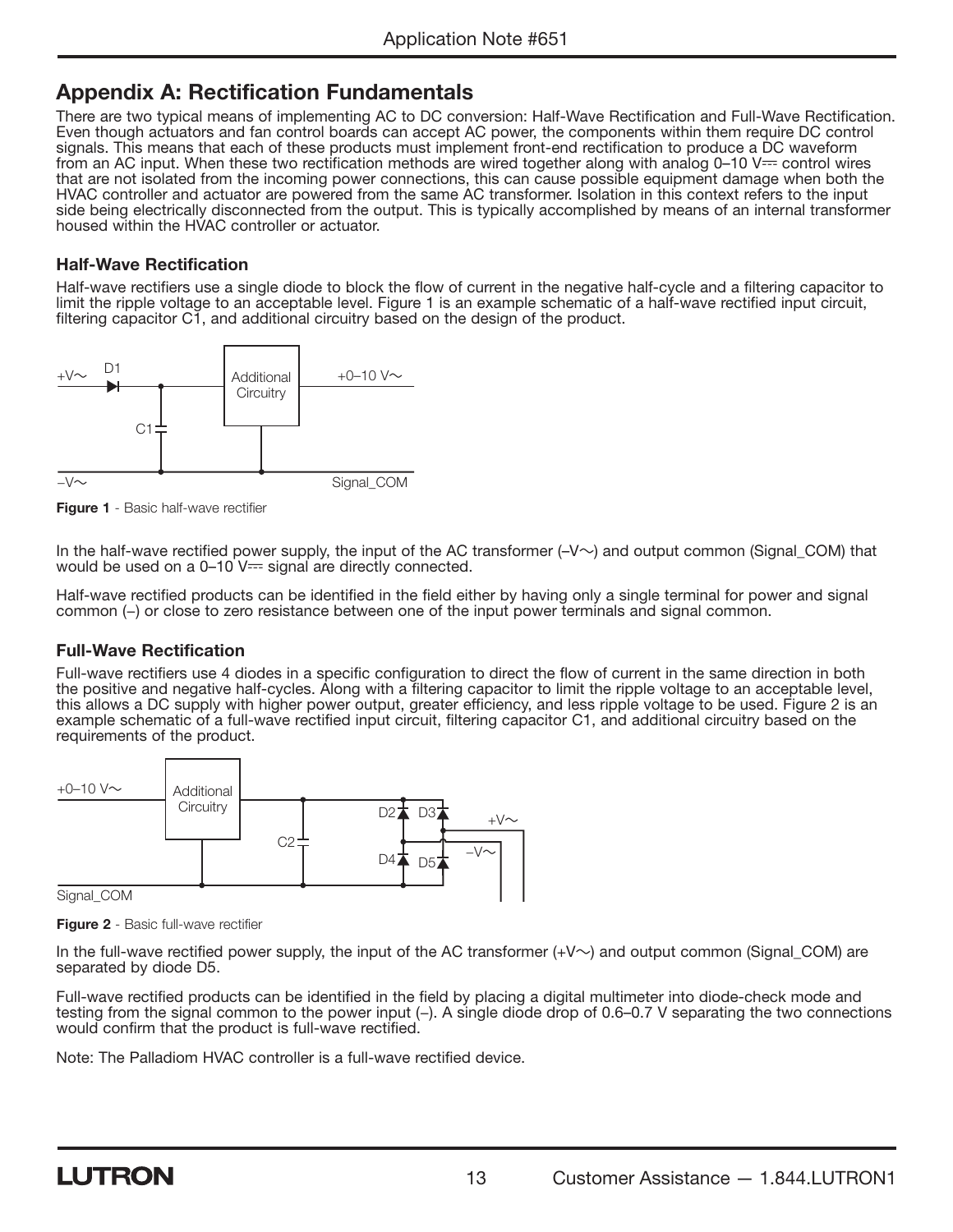## Appendix B: Problems Associated with Incorrect Implementation

A significant problem can exist if the following occurs:

- The same 24 V $\sim$  transformer is used to supply power to a full-wave rectified controller (such as a Palladiom HVAC controller) and  $0-10$  V $\sim$  actuator(s).
- The signal output of the actuator is not isolated from the power input connections.
- 0–10 V== or 2–10 V== analog control signals are being used to communicate between the full-wave rectified controller and 0-10  $V \sim$  actuator(s).

Figure 3 is a schematic that illustrates the incorrect way to connect these devices via  $0-10$  V $=$ . Do NOT connect products in this manner.



Figure 3 - Full-wave rectified controller incorrectly connected to half-wave rectified actuator

On the negative half-cycle, the red line shows the path of the current from the transformer through the connected devices. D5 is the only component in the path of the current due to the 0–10 V— connection between the devices and the sharing of AC and signal common on the half-wave rectified device.

Once D5 is forward biased, the secondary winding of the transformer is essentially shorted for the duration of the negative half-cycle. This can have any or all of the following consequences:

- Excessive power draw from the transformer resulting in tripped overcurrent protection.
- Failure of the rectifier diode D5, which will cause the full-wave rectified controller to power down.
- Failure of the transformer connected to the full-wave rectified controller and 0–10 V $\sim$  actuator(s).

If none of these consequences occur immediately, the added strain of operating in this manner every negative halfcycle can lead to premature failure of the transformer or diode D5. Any of the following results may be seen prior to resolving the wiring issue:

- No control of the actuator from the full-wave rectified controller.
- Controller will not turn on. For example, this will cause "E1" to be displayed on any Lutron Palladiom thermostat connected to a Palladiom HVAC controller.

If controls or actuators are already wired in this manner, Lutron recommends replacing the Palladiom HVAC controller and adding an additional transformer to separate the power of the Palladiom HVAC controller and  $0-10V \sim$  actuators.